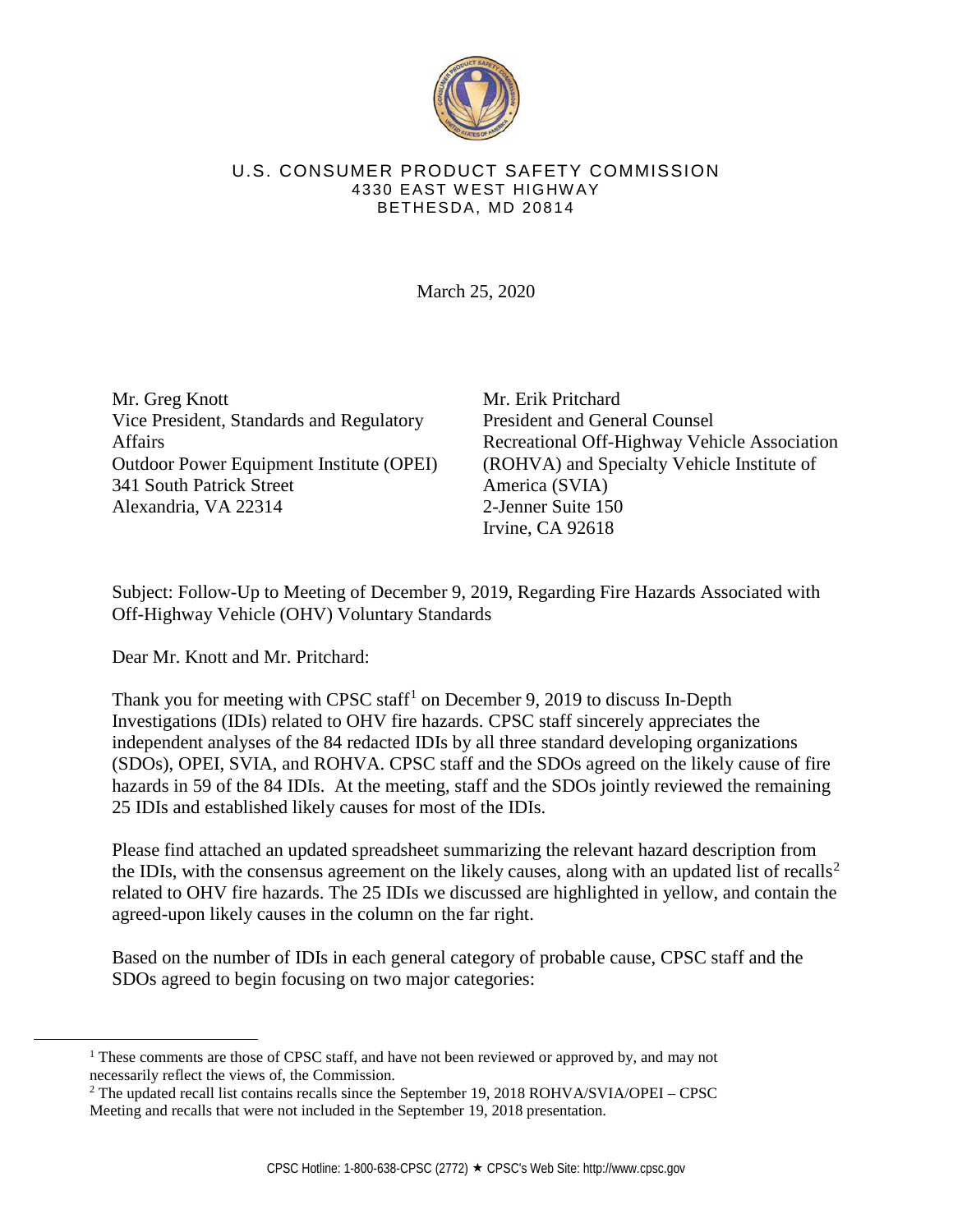- 1. fuel systems
- 2. engine/exhaust heat

For the next meeting, CPSC staff proposes that the SDOs and CPSC staff review the IDIs related to fuel systems and exhaust heat, and discuss the standards applicable to other similar vehicles, such as golf cars and personal transport vehicles. Following is a list of suggested standards to examine to facilitate the next round of discussions. The list of suggested standards should not be construed as exhaustive. CPSC staff welcomes any suggestions if the SDOs believe other standards or studies are worth considering in the next phase of our discussions.

| <b>Standard</b><br>Number        | <b>Standard Name</b>                                                                                                                                                                                                               | <b>Potential Areas of</b><br>Focus                                                                                              |
|----------------------------------|------------------------------------------------------------------------------------------------------------------------------------------------------------------------------------------------------------------------------------|---------------------------------------------------------------------------------------------------------------------------------|
| <b>ANSI/ILTVA</b><br>Z130.1-2012 | <b>American National Standards</b><br>Institute/International Light Transportation<br>Vehicle Association - American National Standard<br>for Golf Cars - Safety and Performance<br>Specifications                                 | <b>Fuel System</b><br><b>Component Structural</b><br>Integrity                                                                  |
| <b>ANSI/ILTVA</b><br>Z135-2012   | <b>American National Standards</b><br>Institute/International Light Transportation<br><b>Vehicle Association - American National Standard</b><br>for Personal Transport Vehicles - Safety And<br><b>Performance Specifications</b> | <b>Fuel System</b><br><b>Component Structural</b><br>Integrity                                                                  |
| <b>UL 94</b>                     | Underwriters Laboratory Standard for Safety of<br>Flammability of Plastic Materials for Parts in<br>Devices and Appliances                                                                                                         | Flammability<br>Characteristics of<br>Plastics, Test Methods<br>and Potential Metrics                                           |
| ASTM C1055                       | American Society for Testing and Materials<br>International Standard Guide for Heated System<br><b>Surface Conditions that Produce Contact Burn</b><br>Injuries                                                                    | Guidance on Surface<br>Temperature Limits to<br>Mitigate Burn Hazards                                                           |
| ASTM D3763                       | American Society for Testing and Materials<br>International Standard Test Method for High<br>Speed Puncture Properties of Plastics Using Load<br>and Displacement Sensors                                                          | Procedures (methods,<br>instrumentation, etc.)<br>for Quantifying<br><b>Impact Attenuation of</b><br><b>Plastic Body Panels</b> |
| <b>SAE J2044</b>                 | Society of Automotive Engineers Standard for<br>Quick Connect Coupling Specification for Liquid<br>Fuel and Vapor/Emissions Systems                                                                                                | <b>Fuel Hose Connection</b><br><b>Structural Integrity</b>                                                                      |

CPSC staff would also like to resume discussing the ROV debris penetration issue. CPSC respectfully asks the SDOs to reexamine the eight redacted IDIs provided before the December 9, 2019 meeting. CPSC staff would like to know the SDOs' perspective on the potential failure modes (how branches make their way into the wheel wells and puncture the floorboards) and potential performance requirements to mitigate the debris penetration hazard.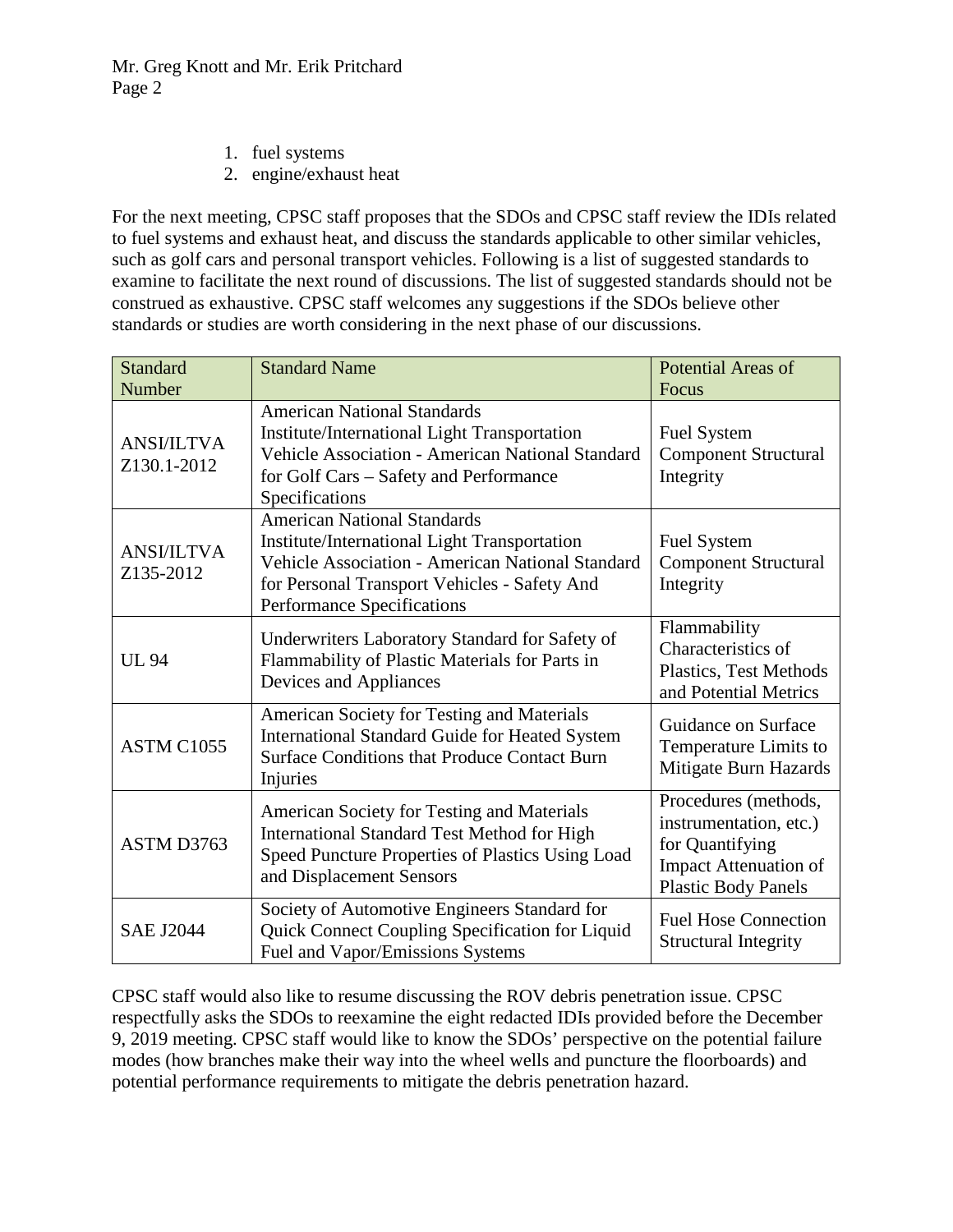Mr. Greg Knott and Mr. Erik Pritchard Page 3

We look forward to continuing our dialogue on OHV fire and debris penetration hazards. We will contact you to schedule a convenient date and arrangements for everyone to meet.

Sincerely,

Han Lim Mechanical Engineer Division of Mechanical and Combustion Engineering Directorate for Engineering Sciences

Enclosures (2):

1 – Updated Recall List, Post September 19, 2018 meeting – 1 page

2 – Spreadsheet containing 84 fire hazard IDIs – 8 pages

cc: Patricia Edwards, CPSC Voluntary Standards Coordinator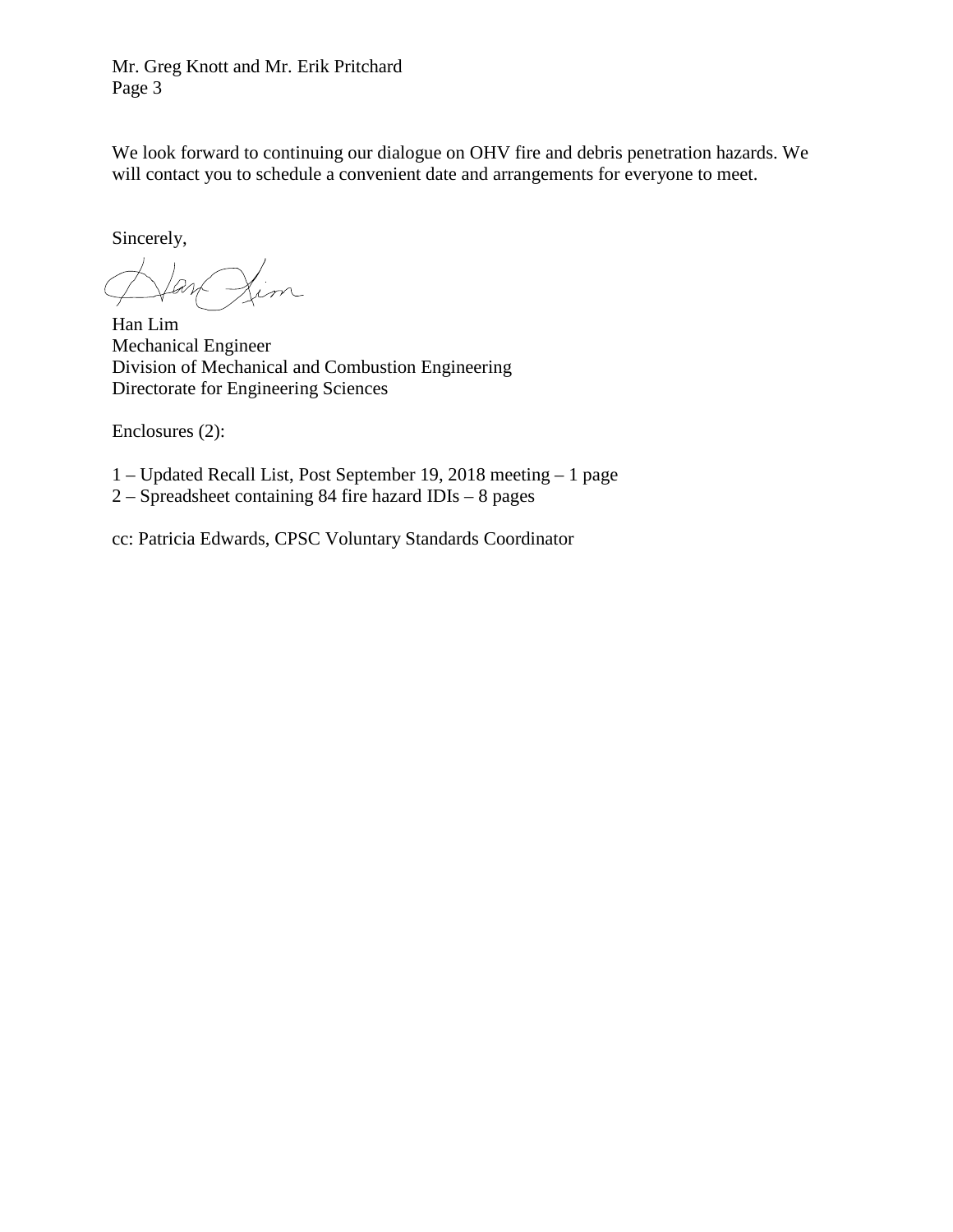## CPSC RECALLS – OFF-HIGHWAY VEHICLES, FIRE HAZARD

Each recall is hyperlinked to each CPSC recall webpage for convenience.

| <b>Product</b> | Recall<br><b>Number</b>                                 | Number of<br><b>Affected Units</b> | <b>Recall Date</b>                                                  | Reason for the recall                                                                                                                               |
|----------------|---------------------------------------------------------|------------------------------------|---------------------------------------------------------------------|-----------------------------------------------------------------------------------------------------------------------------------------------------|
| <b>ATV</b>     | 18-233                                                  | 5,300                              | 9/26/2018                                                           | Fuel hose can crack and fuel can leak from the<br>vehicle                                                                                           |
| UTV            | Fuel tank neck can crack<br>350<br>10/24/2018<br>19-707 |                                    |                                                                     |                                                                                                                                                     |
| <b>ROV</b>     | 19-714                                                  | 56,000                             | 11/8/2018                                                           | Incorrectly installed throttle body can ignite                                                                                                      |
| <b>ROV</b>     | 19-726                                                  | 200                                | 3/5/2019                                                            | Fuel hose leak                                                                                                                                      |
| UTV            | 3/14/2019<br>19-728<br>2,600                            |                                    | Fuel tank cap gasket can crack and oil cooler<br>hoses can separate |                                                                                                                                                     |
| UTV            | 20-727                                                  | 72,000                             | 3/19/2020                                                           | Debris can ignite on the vehicle's exhaust<br>manifold; and frozen water can block the breather<br>hose allowing oil to leak, posing a fire hazard. |

Table 1 - Recalls that have occurred since the 9/19/18 Meeting

Table 2 – Recalls that were not included in the 9/19/18 Presentation

| <b>Product</b>   | Recall<br><b>Number</b> | Number of<br><b>Affected Units</b> | <b>Recall Date</b> | Reason for the recall                                                   |
|------------------|-------------------------|------------------------------------|--------------------|-------------------------------------------------------------------------|
| ATV.<br>ROV, UTV | 17-751                  | 6,600                              | 6/20/2017          | Fuel gauge retainer can collapse and leak fuel,<br>posing a fire hazard |
| <b>ATV</b>       | 17-204                  | 15.000                             | 8/10/2017          | Fuel tap can leak fuel                                                  |
| <b>ATV</b>       | 17-218                  | 20,000                             | 9/6/2017           | Fuel tap or carburetor can leak fuel                                    |
| <b>ATV</b>       | 18-011                  | 6,300                              | 10/17/2017         | Exhaust failure can overheat nearby components                          |
| <b>ROV</b>       | 18-207                  | 1,500                              | 8/23/2018          | Fuel can leak from the fuel tank                                        |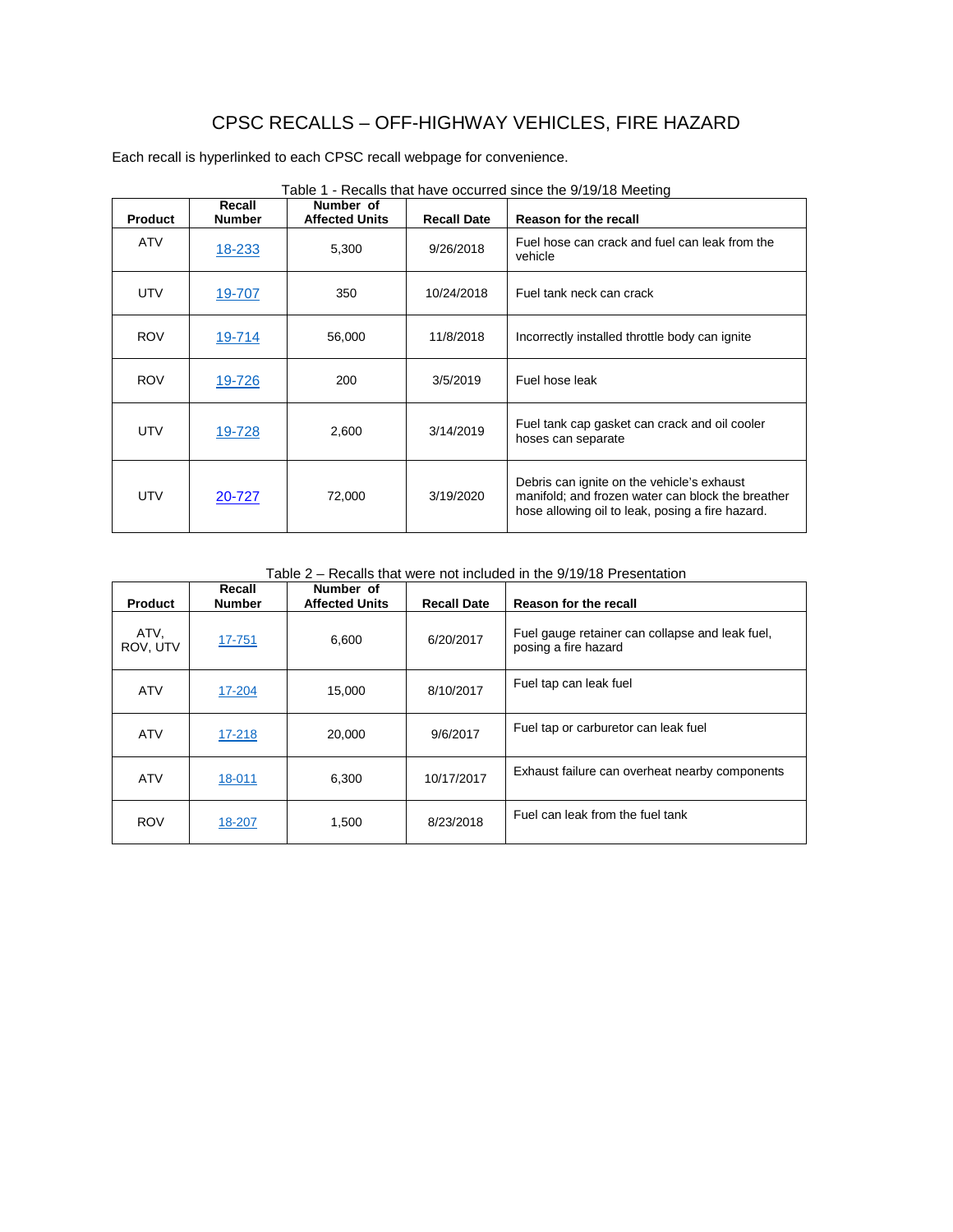|    | <b>IDINumber</b> | Narrative Summary from IDI                                                                                                                                                                                                                                                                                                                                                                                                                                                                                                                | Fire | Injury | Vehicle    | <b>Agreed Upon</b><br><b>Probable Cause</b> |
|----|------------------|-------------------------------------------------------------------------------------------------------------------------------------------------------------------------------------------------------------------------------------------------------------------------------------------------------------------------------------------------------------------------------------------------------------------------------------------------------------------------------------------------------------------------------------------|------|--------|------------|---------------------------------------------|
|    |                  | A no injury incident occurred when a parked ATV started to smoke while the ignition key was in the "OFF" position and also after the key was<br>removed from the ATV and the "RUN" switch was in the "OFF" position. The engine then started and ran, then shut off and started to turn over<br>again. The owner of the ATV disconnected the battery cable, which disabled the ATV. The ATV's faulty Electronic Control Module (ECM) was<br>replaced.                                                                                     | N    | N      | <b>ATV</b> | Electronic Control<br>Module                |
| 2  |                  | This incident involved a four-wheeled ATV that had problems shutting off after it became wet from usage and washing. The ATV was never<br>submerged. The ATV also started smoking while at the dealership. The problem is believed to be with the Electronic Control Module (ECM).<br>There was no fire or injuries in connection with this ATV. Damage is estimated at less than five hundred dollars.                                                                                                                                   | N    | N      | <b>ATV</b> | Electronic Control<br>Module                |
|    |                  | This incident involved -- that started smoking while in the back of an enclosed trailer. The consumer disconnected the battery and the smoking<br>ceased. According to the service dealership the problem is believed to be with the Electronic Control Module (ECM) for the ATV. There was no<br>fire or injuries in connection with this ATV incident. Damage is estimated at less than five hundred dollars.                                                                                                                           | N    | N      | ATV        | <b>Electronic Control</b><br>Module         |
|    |                  | There were no injuries when the adult male owner of a 6-wheel Utility Vehicle <sup>3</sup> observed the vehicle, which was parked in the "off" position, in<br>flames. The fire was extinguished. The owner of a repair shop determined that the electronic control module (ECM) installed in the vehicle had<br>over-heated and ignited. The owner reported the incident as he determined that it did not appear to be covered under previous recalls for a<br>similar issue. Property damage was limited to the vehicle.                | Y    | N      | <b>ATV</b> | Electronic Control<br>Module                |
| 5  |                  | A consumer was preparing to wash a 5 year old ATV when he noticed smoke and flames coming out of the radiator area. The consumer<br>extinguished the flames with a hose. Examination of the ATV discovered the ECM had overheated. No property damage or injuries<br>occurred.                                                                                                                                                                                                                                                            | Υ    | N      | ATV        | <b>Electronic Control</b><br>Module         |
|    |                  | The complainant was driving his four wheeled ATV through some 3' high grass adjacent to a swamp. It appears the grass caught on fire,<br>igniting the ATV and the complainant's pants. He jumped off the ATV to extinguish the flames on his pants. Five acres of grass along with the<br>ATV were destroyed in the fire. There were no injuries.                                                                                                                                                                                         | Υ    | N      | ATV        | Grass/Debris                                |
|    |                  | During a 4-month period of operation in the summer of 2008, a 46-year-old male complainant and his household experienced 3 fires in a four-<br>wheeled off road utility vehicle with side by side seats and car-like controls. The fires all occurred in the vicinity of a brake that engages the drive<br>shaft that powers the vehicle's rear wheels. A metal flange under the brake caught and accumulated vegetable matter which was ignited by the<br>heat of the brake. The complainant sustained 1st degree burns on one occasion. | Υ    | Y      | UTV        | Grass/Debris                                |
|    |                  | A 63 year old male used his utility vehicle (UTV) for some yard work and transportation. He parked the UTV near the home's attached<br>garage. Approximately 60-90 minutes later he heard a loud explosion and found the UTV engulfed in flames. The fire spread to the home<br>and caused approximately \$100,000 in damage. There were no injuries. Smoke alarms activated. An independent engineer blamed the fire<br>on a battery cable while the manufacturer blamed it on debris in/around the muffler.                             | Y    | N      | <b>UTV</b> | Unexplained                                 |
| 9  |                  | On July 17, 2016, the Consumer's 18-year old son was driving a UTV through a recently mowed ditch across the street from their farm. Dried<br>grass accumulated on a ledge on the engine housing and caught fire due to its proximity to the exhaust pipe. No individual was injured or<br>sought medical treatment related to this incident. The repair cost to the UTV was estimated at \$700.                                                                                                                                          | Y    | N      | UTV        | Grass/Debris                                |
| 10 |                  | A man was riding a UTV with his two children for about an hour, when they got off the UTV it ignited. The man stated they had been riding in<br>a corn field and corn stalks had gotten stuck in the exhaust pipe causing the fire. No injuries were sustained.                                                                                                                                                                                                                                                                           | Y    | N      | UTV        | Grass/Debris                                |
| 11 |                  | Consumers smelled gasoline odor in their home and found gasoline pooled under a new youth-size 110cc ATV stored in an attached garage.<br>The ATV had been operated the day before for around 1-1/2 hours by their 7-year-old son. The fuel appeared to be actively leaking from an<br>unidentified location in the fuel system. No injuries or fire incident resulted.                                                                                                                                                                   | N    | N      | ATV        | Fuel System<br>Component                    |

 $3$  For this IDI, the subject vehicle is described as a utility vehicle. However, CPSC staff determined the subject vehicle is an all-terrain vehicle.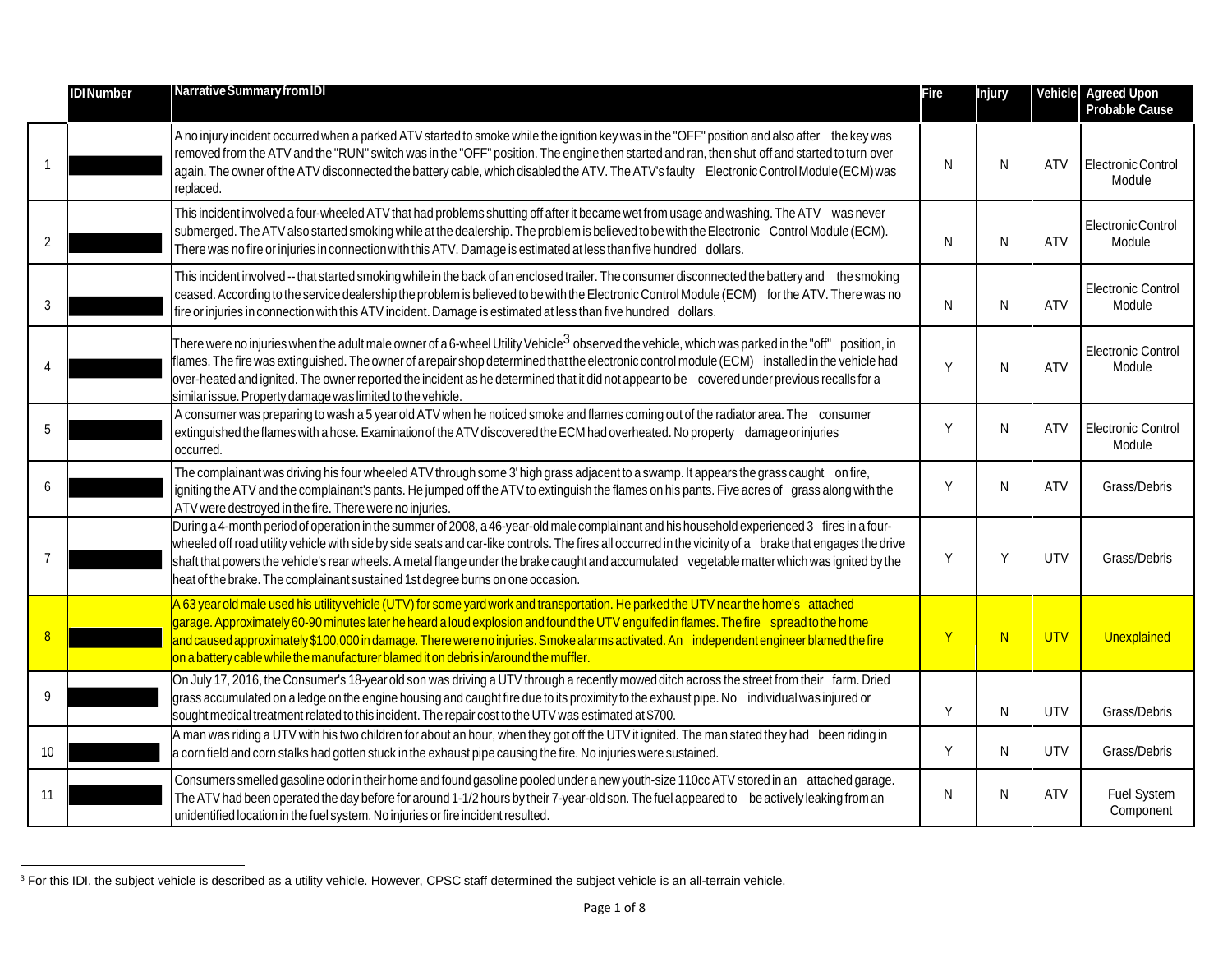| 12 | The consumer complained that the ATV that she purchased for her 5 year old son, was not safe. She stated that the brakes on the ATV must<br>be pressed when starting the unit or it could start in gear and take off without warning. The consumer also complained that the chain<br>continuously popped off, and the unit leaked gas. The ATV was not equipped with a front brake or a neutral indicator light. No injuries were<br>sustained.                                                                                                                                                                                                                                                                 | N | N  | <b>ATV</b> | Fuel System<br>Component        |
|----|-----------------------------------------------------------------------------------------------------------------------------------------------------------------------------------------------------------------------------------------------------------------------------------------------------------------------------------------------------------------------------------------------------------------------------------------------------------------------------------------------------------------------------------------------------------------------------------------------------------------------------------------------------------------------------------------------------------------|---|----|------------|---------------------------------|
| 13 | A 61 year-old male was operating a four wheeled utility vehicle (UTV) on a forest road, with his 53 year-old wife and three grandchildren as<br>passengers. The UTV reportedly stalled and subsequently caught fire, eventually burning approximately 140,000 acres of forest. No injuries were<br>reported. A subsequent test of an exemplar unit determined the most likely cause of the fire was a failure of one of the plastic connectors or plastic<br>cap in the fuel system located directly above the engine which broke and allowed gasoline to spray on the engine and exhaust manifold.                                                                                                             | Y | N  | <b>UTV</b> | Fuel System<br>Component        |
| 14 | A 74 YOM reported a gas tank leak from a previously recalled (#----) and repaired four wheel ATV gas tank. The consumer notified the<br>manufacturer, who declined repair due to the expired warranty. No injuries or damages resulted.                                                                                                                                                                                                                                                                                                                                                                                                                                                                         | N | N. | <b>ATV</b> | <b>Fuel System</b><br>Component |
| 15 | A male, age unknown, was riding a UTV along a trail with friends. He had been riding off and on for approximately 2 hours. Approximately 20<br>minutes prior to the incident the driver felt the unit stutter but it immediately began to perform normally. The driver felt heat, heard a poof, and<br>saw flames simultaneously. He jumped off the unit while being sprayed with fuel. The flames came into contact with the fuel on the driver and<br>caused 2nd and 3rd degree burns on the driver's lower leg. The fire was extinguished by using ice and water from a cooler and cups of dirt.<br>The owner or the unit indicated that excessive heat has always been generated by the motor in this unit. | Y | Y  | <b>UTV</b> | Fuel System<br>Component        |
| 16 | 16 YOF with 2nd and 3rd degree burns to her right leg and ankle. While riding a friend's four wheeler which was leaking gas, a spark<br>gnited her pants leg. She was taken to the hospital where she was treated and admitted. FD not involved.                                                                                                                                                                                                                                                                                                                                                                                                                                                                | Y | Y  | <b>ATV</b> | Fuel System<br>Component        |
| 17 | A 40-year-old male victim passenger and a 42-year-old female driver were riding a four-wheeled, all-terrain vehicle (ATV) on a Forest Service<br>Trail at the 9000 to 9500 foot elevation on a relatively smooth trail with a slight incline. They could hear what they thought was the gasoline<br>boiling in the fuel tank. When the male victim removed the fuel cap, gasoline began spraying out onto both riders. The gasoline burned the<br>victim's head and the female's left foot and right leg. The female also sprained her ankle while attempted to quickly get away from the ATV.                                                                                                                  | N | Y  | <b>ATV</b> | Fuel System<br>Component        |
| 18 | A 58 year old male had ridden a four wheel all-terrain vehicle (ATV) for approximately two hours when he noticed that the gas tank was 1/4 full.<br>He took the ATV to a gas station to fill it up, and as he loosened the gas cap, he heard a hissing noise. He waited for the hissing to cease and as<br>he removed the cap, fuel gushed out of the tank over the quad and down the motor. There were no injuries sustained in the incident.                                                                                                                                                                                                                                                                  | N | N  | <b>ATV</b> | Fuel System<br>Component        |
| 19 | Complainant, a 67 year old male, reported that while unscrewing the gas cap located on the top of his All-Terrain Vehicle (ATV) it ejected<br>gasoline on him and the ATV. Complainant said he noted hearing the gasoline boiling in the gas tank while removing the gas cap. Complainant<br>was not injured but felt this was a potential fire and safety hazard.                                                                                                                                                                                                                                                                                                                                              | N | N  | <b>ATV</b> | Fuel System<br>Component        |
| 20 | A 44-year-old male consumer took a break from riding his four-wheel, all-terrain vehicle (ATV) when he heard a gurgling sound coming from<br>the fuel tank. The consumer removed the fuel cap and gasoline spurted out. Gasoline splashed on him, as well as the ATV motor, creating a fire<br>hazard. There was no fire. The man had been riding in a rural area for about 90 minutes.                                                                                                                                                                                                                                                                                                                         | N | N  | <b>ATV</b> | Fuel System<br>Component        |
| 21 | A 45 year-old male ATV rider and his 40 year-old brother observed several problems with his newly purchased ATVs that he and his brother<br>were riding for the first time within a state recreational park. The problems included gasoline spraying from the fuel cap/vent, chains coming<br>dislodged on numerous occasions, tire over pressurized, and various electrical problems. No injuries occurred while riding the ATVs.                                                                                                                                                                                                                                                                              | N | N  | <b>ATV</b> | Fuel System<br>Component        |
| 22 | A 57 year old male and his 55 year old wife were riding in there UTV and driving to the gas station to refuel. The husband got out to refuel and<br>opened the gas cap. He immediately heard a "whoosh" sound and flames came from the gas tank spout. The flame singed the hair on his right<br>arm. His wife cut her leg trying to get out of the UTV. A stranger at the gas station extinguished the flame. The husband and wife did not require<br>medical attention.                                                                                                                                                                                                                                       | Y | Y  | <b>UTV</b> | Fuel System<br>Component        |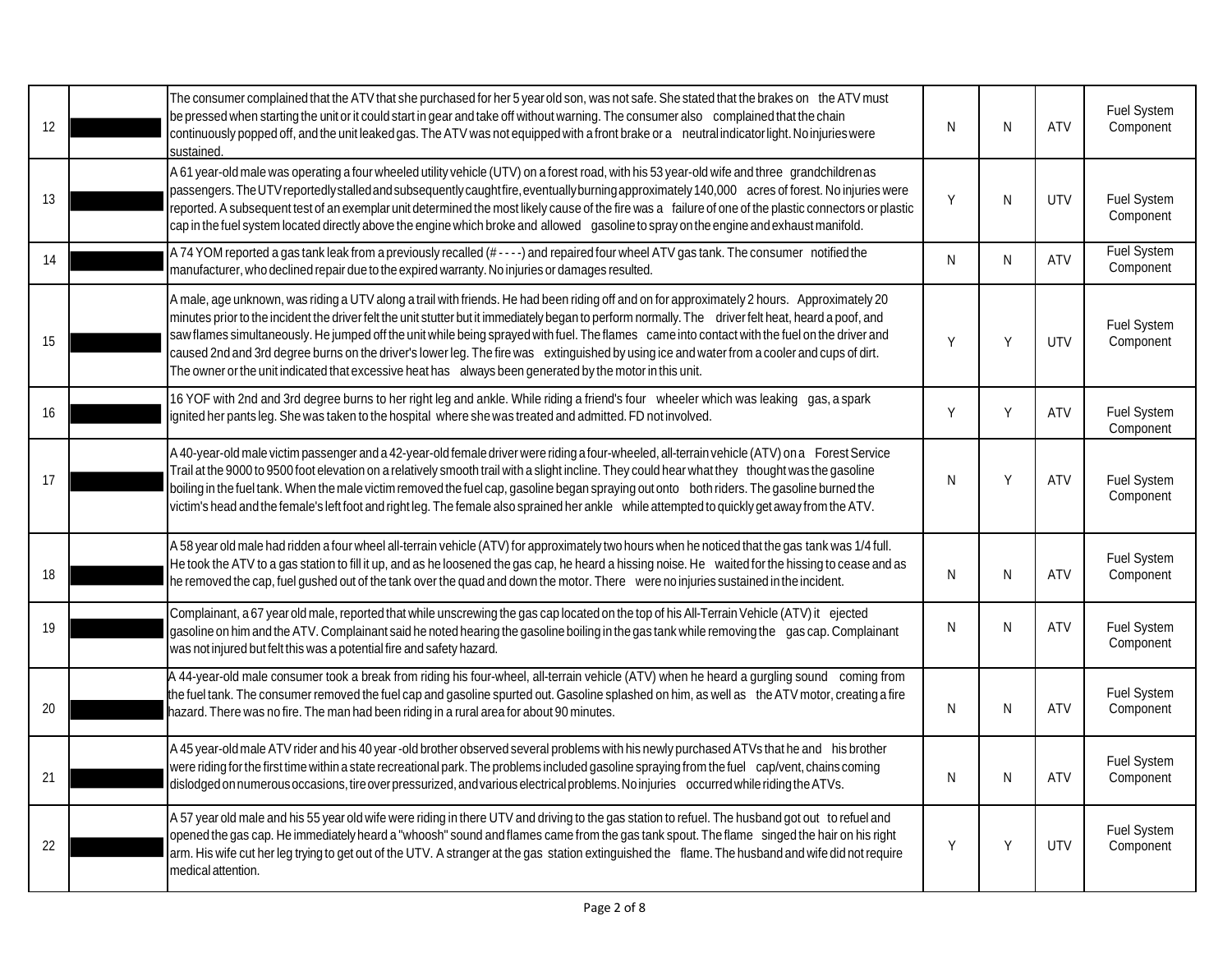| 23 | Consumer he had been operating the Incident Utility Terrain Vehicle (UTV) this day for about 15-20 minutes when he decided to pull into a gas<br>station to fill the vehicle up with gas. At the station Complainant shut the UTV off and slowly removed the gas cap from the UTV's gas tank to<br>allow the pressure inside the gas tank to release slowly. Upon reaching for the fuel nozzle on the gas pump Complainant stated he happened to<br>look back at the UTV's gas tank and noticed flames coming out of the gas tank via the opening of the removed gas cap. Upon seeing the flames<br>Complainant immediately placed the fuel nozzle back onto the gas pump then he grabbed the UTV's gas cap and screwed it back onto the fuel<br>tank which then extinguished the flames. No injuries or deaths were reported. | Υ  | N  | <b>UTV</b> | Fuel System<br>Components        |
|----|--------------------------------------------------------------------------------------------------------------------------------------------------------------------------------------------------------------------------------------------------------------------------------------------------------------------------------------------------------------------------------------------------------------------------------------------------------------------------------------------------------------------------------------------------------------------------------------------------------------------------------------------------------------------------------------------------------------------------------------------------------------------------------------------------------------------------------|----|----|------------|----------------------------------|
| 24 | Complainant, a 54 yr. old male, filed an on-line complaint indicating that the Utility All-Terrain Vehicle he purchased in Dec 06 was a possible fire<br>hazard. He related that while preparing to take it out for a drive he noted the odor of gasoline. While inspecting the engine compartment he saw<br>that the gasoline was leaking from the area where the gas line connects to the fuel inlet to the carburetor. Complainant felt that the spring type<br>clamp was not holding the line tight enough and he replaced it with a screw type clamp.                                                                                                                                                                                                                                                                     | N  | N  | UTV        | <b>Fuel System</b><br>Components |
| 25 | An 8 year old female riding as a passenger on an ATV being operated by her 13 year old female cousin received second and third degree<br>burns to her right wrist and right leg, when the ATV burst into flames from an overheated gasoline line that melted and spilled the gas on to the<br>hot engine. The victim was in front of the operator learning to work the gears when the incident occurred. The victim was transported to a local<br>hospital where she was treated and released. The operator received minor heat burns to her legs that required no medical treatment.                                                                                                                                                                                                                                          | Υ  | Y  | <b>ATV</b> | Fuel System<br>Components        |
| 26 | A 56 year-old male consumer brought his 2015 model UTV in for service citing that there was a strong smell of fuel in the cab of the UTV while it<br>is being operated. It was found that the fuel vent tube was kinked, which in turn collapsed the fuel tank and damaged the vent in the tank. The<br>tank vent tube and tank vent valve were replaced. Additionally, the gas vent line was re-routed to prevent pinching. The problem has not<br>reoccurred since the gas vent line was re-routed. No injuries were reported.                                                                                                                                                                                                                                                                                               | N  | N  | UTV        | Fuel System<br>Components        |
| 27 | On 12/10/2016 a utility vehicle (UTV) caught fire while it was in use. There were no injuries and property damage consisted of some burnt<br>wiring and plastic body parts with smoke on them. The cause of the fire appears to be from a fuel line that was leaking as a result of an error<br>made by the service department of the local retailer.                                                                                                                                                                                                                                                                                                                                                                                                                                                                          | Υ  | N. | <b>UTV</b> | Fuel System<br>Components        |
| 28 | No injury occurred to a thirty-six-year old female who while in the process of backing off a four wheel ATV from a trailer it was secured to noticed<br>that the fuel tank for the ATV was leaking fuel. Upon closer examination it was discovered that there were cracks in the fuel neck for the fuel tank<br>of the ATV as well as another ATV made by the same manufacturer with model and year.                                                                                                                                                                                                                                                                                                                                                                                                                           | N  | N  | <b>ATV</b> | Fuel System<br>Components        |
| 29 | No injury occurred to a twenty-four-year old male who was in the process of plowing his driveway with his ATV when he noticed that the filler<br>neck for the gas tank for the ATV was leaking. Upon closer examination he noticed that the threads for the filler neck appeared to have<br>developed cracks.                                                                                                                                                                                                                                                                                                                                                                                                                                                                                                                  | N  | N. | <b>ATV</b> | Fuel System<br>Components        |
| 30 | A 36 year old male reported a leaking fuel tank on his 2004 model year all-terrain vehicle (ATV). While he was riding the ATV in early August of<br>2009, the complainant noticed gasoline was leaking into the spill chamber surrounding the neck of the ATV's fuel tank. He discovered a crack in<br>the neck of the fuel tank. The incident did not result in any injuries, fire, or property damage. In 2005, CPSC issued a recall involving fuel leaks<br>on 2005 model year ATVs of the same brand.                                                                                                                                                                                                                                                                                                                      | N  | N  | <b>ATV</b> | Fuel System<br>Components        |
| 31 | A male consumer was not injured when he noticed gasoline leaking from the fuel tank located under the passenger seat of his utility vehicle.<br>He discovered that the fuel begins to leak when the tank is full and the utility vehicle is turned on without moving. He believes the leaking<br>gasoline is a fire hazard.                                                                                                                                                                                                                                                                                                                                                                                                                                                                                                    | N. | N. | <b>UTV</b> | Fuel System<br>Components        |
| 32 | A male while entering his garage discovered that the fuel tank on his UTV was leaking. He discovered that the plastic tank had failed near the<br>base of the tank opening for the fuel pump. He discovered on-line that his model and serial # were specific to the recall but his VIN was not.<br>There were no injuries.                                                                                                                                                                                                                                                                                                                                                                                                                                                                                                    | N  | N  | <b>UTV</b> | Fuel System<br>Components        |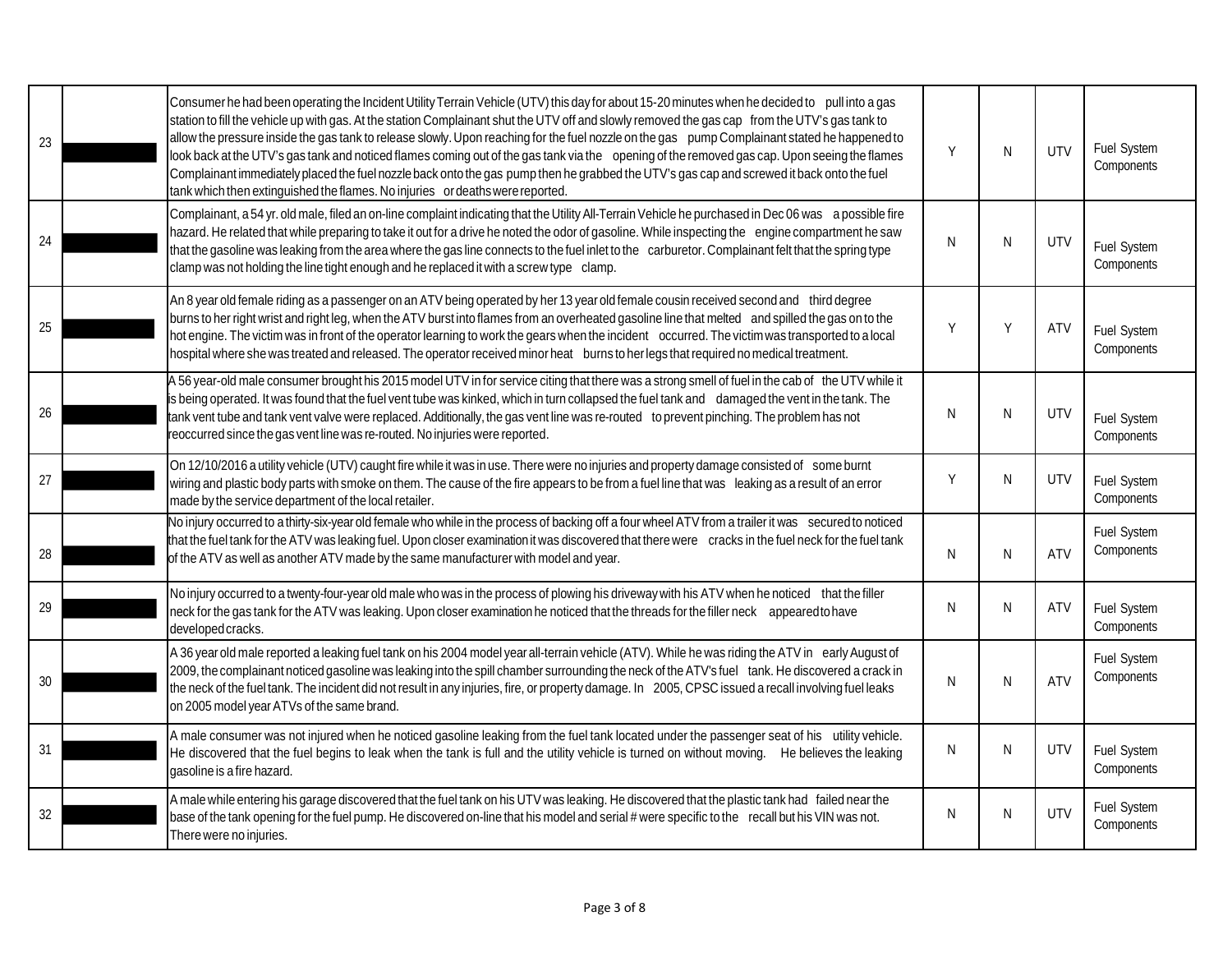| 33 | The plastic fuel cap on a 4-wheeled All-Terrain Vehicle (ATV) cracked. This allowed fuel to seep out and get on the 13-year old operator of the<br>vehicle. His mother noticed the strong smell of gasoline on the boy's clothing when he came into the house after putting up the ATV. The boy's<br>mother is concerned that the cracked fuel cap presents a safety problem. She feels that leaking fuel might be ignited.                                                                                                                                                                                             | N | N              | ATV        | Fuel System<br>Components                    |
|----|-------------------------------------------------------------------------------------------------------------------------------------------------------------------------------------------------------------------------------------------------------------------------------------------------------------------------------------------------------------------------------------------------------------------------------------------------------------------------------------------------------------------------------------------------------------------------------------------------------------------------|---|----------------|------------|----------------------------------------------|
| 34 | A 12 year old male riding an ATV on dirt road at his grandfather's farm had the plastic gas cap split for unknown reasons. Consumer claims the<br>tank was not over-filled nor was the cap over-tightened. As a result gasoline was spewed on him as well as running down to the hot engine. He<br>was wearing a helmet and he was not injured.                                                                                                                                                                                                                                                                         | N | N              | ATV        | Fuel System<br>Components                    |
| 35 | A Store Manager for an ATV Dealer provided information that he was aware of ten incidents in which consumer's had reported that the fuel<br>tanks on their 2003 and 2004 model year All-Terrain Vehicles had developed gas leaks from the location of either the fuel shut off valve or the<br>fuel cap on their particular model units. He was not aware of any injuries or fires associated with these incidents.                                                                                                                                                                                                     | N | N              | <b>ATV</b> | Fuel System<br>Components                    |
| 36 | The complainant is a 47-year-old male who purchased a used, child size, All Terrain Vehicle (ATV) and unloaded it from the bed of his pickup<br>truck. As he was removing this ATV, gasoline started spilling down from its gas cap/gas tank. He examined the ATV and found that the plastic<br>inlet filler to the fuel tank was torn along its circumference. The complainant feels that this was a design defect. He is concerned that a child who<br>rode this ATV could be immersed in spilled gasoline and be injured. There we no injuries as a result of this incident.                                         | N | N              | <b>ATV</b> | Fuel System<br>Components                    |
| 37 | A 44-year-old male consumer reported that since purchasing his 2003 four-wheeled ATV, gasoline leaked from around the gasoline cap and would<br>spill down into the grooved overflow onto the tank. When he recently tightened the plastic gas cap in order to stop the leak, the filler neck cracked<br>at the threads. The consumer replaced the entire gas tank assembly and has had no problems. He was not injured.                                                                                                                                                                                                | N | N              | ATV        | Fuel System<br>Components                    |
| 38 | A 2008 model year, UTV has a leaking fuel tank or fuel system. The consumer claims the leak is located below the circular metal fuel plate that<br>covers the fuel pump assembly. Consumer explained that he observed warped plastic under the metal plate. When the fuel tank is over half full,<br>the leak in the fuel tank occurs. Consumer stated he is very reluctant to utilize the UTV due to fire and burn concerns. No injuries have occurred<br>with the product.                                                                                                                                            | N | N              | UTV        | Fuel System<br>Components                    |
| 39 | The approximately one inch diameter black rubber fuel tank grommet melted and allowed approximately ten gallons of gasoline to leak out of the<br>4 wheel ATV fuel tank. The grommet is located on the bottom of the fuel tank where the fuel line enters the fuel tank. The ATV was parked for<br>about one month in a residential attached garage when this fuel leak occurred. There were no injuries.                                                                                                                                                                                                               | N | N              | <b>ATV</b> | Fuel System<br>Components                    |
| 40 | The respondent is a 57-year-old male who used the --- on 6-11-2006 to go to the corn field. He used it for about 1 hour. He parked it at 5 PM, at<br>10 PM a small explosion was heard and he looked out the window of his home. The -- was on fire. The respondent ran out, extinguished the fire<br>and discovered the positive terminal on the battery had exploded causing the fire. There was extensive damage to the --- rendering it inoperable.<br>There were no injuries associated with this incident.                                                                                                        | Υ | N              | <b>ATV</b> | <b>Battery</b>                               |
| 41 | An eight year old male victim and his grandfather were attempting to start a four wheel all-terrain vehicle. The victim removed the seat of the ATV<br>to check the battery and tried to start the machine again and it burst into flames. The victim's grandparents pulled the victim away from the ATV<br>and extinguished the flames with water. There were no injuries in the incident.                                                                                                                                                                                                                             | Y | N              | <b>ATV</b> | <b>Unexplained</b>                           |
| 42 | 59 year old victim reported that while riding his UTV, it spontaneously caught fire. Victim reported odor of burning rubber / plastic just prior to the<br>fire. Victim stated vehicle was destroyed and that he was unable to save vehicle. Victim stated the fire started in the battery area of the vehicle.<br>Victim had only had vehicle for eight days. The victim was not injured                                                                                                                                                                                                                               | Y | N              | <b>UTV</b> | Out of Scope -<br><b>Battery Powered UTV</b> |
| 43 | A 74-year-old man used his utility vehicle (UTV) to pull a tree limb around his property. After he pulled the limb, the man went to start the UTV<br>and it would not start. He felt the battery and it was hot to the touch. He replaced the battery with a new one and started the UTV. Almost<br>immediately, the positive battery terminal or positive battery cable started to smoke and produce small flames. The man used his hand to<br>extinguish the fire. He sustained a minor burn to his thumb. He gave himself first aid for the injury. There was no further property damage as a<br>result of the fire. | Ÿ | $\overline{Y}$ | <b>UTV</b> | Unexplained                                  |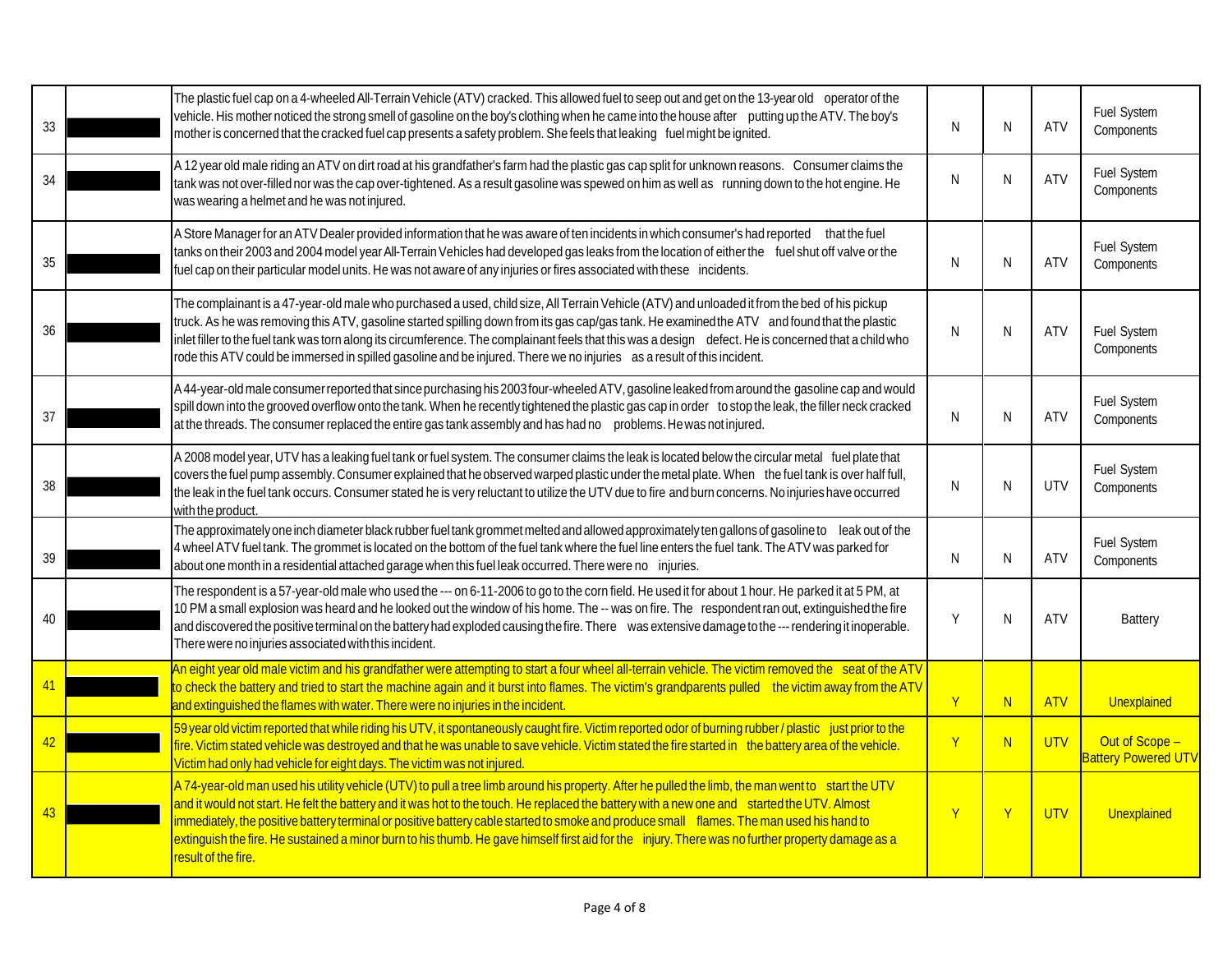|    | The victim is a 50-year-old paraplegic male who incurred severe thermal burns to his right leg after operating his four-wheeled, all-terrain vehicle<br>(ATV) for approximately four hours. The victim does not have any feeling in his legs and did not realize that he was injured until he had<br>dismounted the ATV and saw that his jeans were dripping with blood. The victim sought medical attention several days after the incident. He<br>believes the vehicle should be redesigned to prevent the heat from the starter assembly from contacting the operator's legs.                             | $\overline{N}$ | Y  | <b>ATV</b> | Unexplained                           |
|----|--------------------------------------------------------------------------------------------------------------------------------------------------------------------------------------------------------------------------------------------------------------------------------------------------------------------------------------------------------------------------------------------------------------------------------------------------------------------------------------------------------------------------------------------------------------------------------------------------------------|----------------|----|------------|---------------------------------------|
| 45 | A 36 year-old male reported that the power to the digital display of his four-wheeled all-terrain vehicle (ATV) shut down while he was driving the<br>ATV, which caused the ATV to stop running. The complainant claimed he left the ATV for approximately five minutes. When he returned, he saw<br>the rear of the ATV was on fire. The complainant said he ran back to his campsite and grabbed a fire extinguisher. When he returned, he found<br>the majority of the ATV consumed by the fire. No injuries were reported.                                                                               | Y              | N. | <b>ATV</b> | Unexplained                           |
| 46 | A 39 year old male reported a fire hazard from a youth size four-wheel all-terrain vehicle (ATV). The new ATV began smoking after 30 minutes of<br>use by a 6 year old female. A brake line was found to be resting against the positive terminal post of the starter solenoid and this appeared to have<br>caused a short circuit. There were no injuries and no flames were observed. Two more identical ATVs were found that appeared to be prone to the<br>same hazard.                                                                                                                                  | N              | N  | <b>ATV</b> | <b>Electrical Unknown</b>             |
| 47 | An adult male reported three separate incidents involving two identical 4-wheeled ATVs. In each incident, the wiring harness on the ATV<br>overheated, and the operator of the ATV observed smoke and the smell of burning plastic. Each incident occurred as the operator was<br>attempting to start the ATV. Each time, use was immediately discontinued, and no one was injured in these incidents. Damage appears to have<br>been confined to the wiring harness in each incident.                                                                                                                       | N              | N  | <b>ATV</b> | WiringHarness<br>Short                |
| 48 | A 36-year-old male complainant reported that while out for a drive in the desert with his family in their utility vehicle (UTV), his spouse noticed the<br>smell of burning plastic. He found that the right rear corner of the vehicle was on fire, with three to four inch high flames. After putting the fire out,<br>the complainant saw that the taillight assembly and cargo box were damaged by the fire. No one was injured as a result of this incident. The UTV<br>had been recalled for a problem with an electrical short in the taillight wiring harness, of which the complainant was unaware. | $\overline{Y}$ | N  | UTV        | <b>Wiring Harness</b><br><b>Short</b> |
|    | The 48 year old female consumer's husband (age 56) started the ATV in the backyard of the home and left it idle for approximately 15<br>minutes. He walked away and noticed smoke coming from the backyard. He discovered that the ATV was on fire. He used a garden hose to<br>extinguish the flames. The official fire report indicates that the item first ignited was the electrical wire and/or cable insulation. The consumer<br>and her husband did not sustain any injuries.                                                                                                                         | $\overline{Y}$ | N  | <b>ATV</b> | Unexplained                           |
| 50 | A five year old male was not injured when smoke and flames were seen emanating from the front fender and handlebars of his ATV. The victim<br>was seated on the ATV while his parents attempted to crank the product. Before the ignition engaged, flames and smoke were seen. The flames<br>were extinguished with a wet towel. Melting was discovered on several wires.                                                                                                                                                                                                                                    | $\overline{Y}$ | N  | <b>ATV</b> | Unexplained                           |
| 51 | A 47 year old male was driving his new UTV with his 17 year old daughter. He had driven the vehicle on his property on dirt roads for about one<br>mile, traveling about 5 miles/hour, before he stopped. He left the engine running and he and his daughter went into the house for about 1-2<br>minutes. When he returned, he saw 8" flames shooting from the wiring harness underneath the driver side. The UTV engine was no longer<br>running. He quickly grabbed a garden hose from the house and extinguished the fire with water, preventing injury and further property damage.                     | Y              | N  | <b>UTV</b> | Unexplained                           |
| 52 | On approximately September 1, 2013 a consumer reported he walked by his 4-wheel ATV and discovered the voltage regulator was on fire.<br>The consumer had previously ridden the unit for approximately 10 minutes before shutting it off and parking it. Approximately 1 hour later he<br>discovered smoke and a 3 inch flame coming from the regulator. He disconnected the battery which extinguished the flames before any<br>damages to the unit or property was sustained. No injuries were reported following the incident.                                                                            | Y              | N  | <b>ATV</b> | Voltage<br>Regulator                  |
| 53 | A 40 year-old male reported the voltage regulator of his four-wheeled utility vehicle (UTV) began to emit smoke shortly after the UTV was<br>started. The consumer reported the plastic covering for the regulator began to melt during the incident. The consumer immediately turned off the<br>UTV and the smoke ceased. No injuries were reported.                                                                                                                                                                                                                                                        | N              | N  | <b>UTV</b> | Unexplained                           |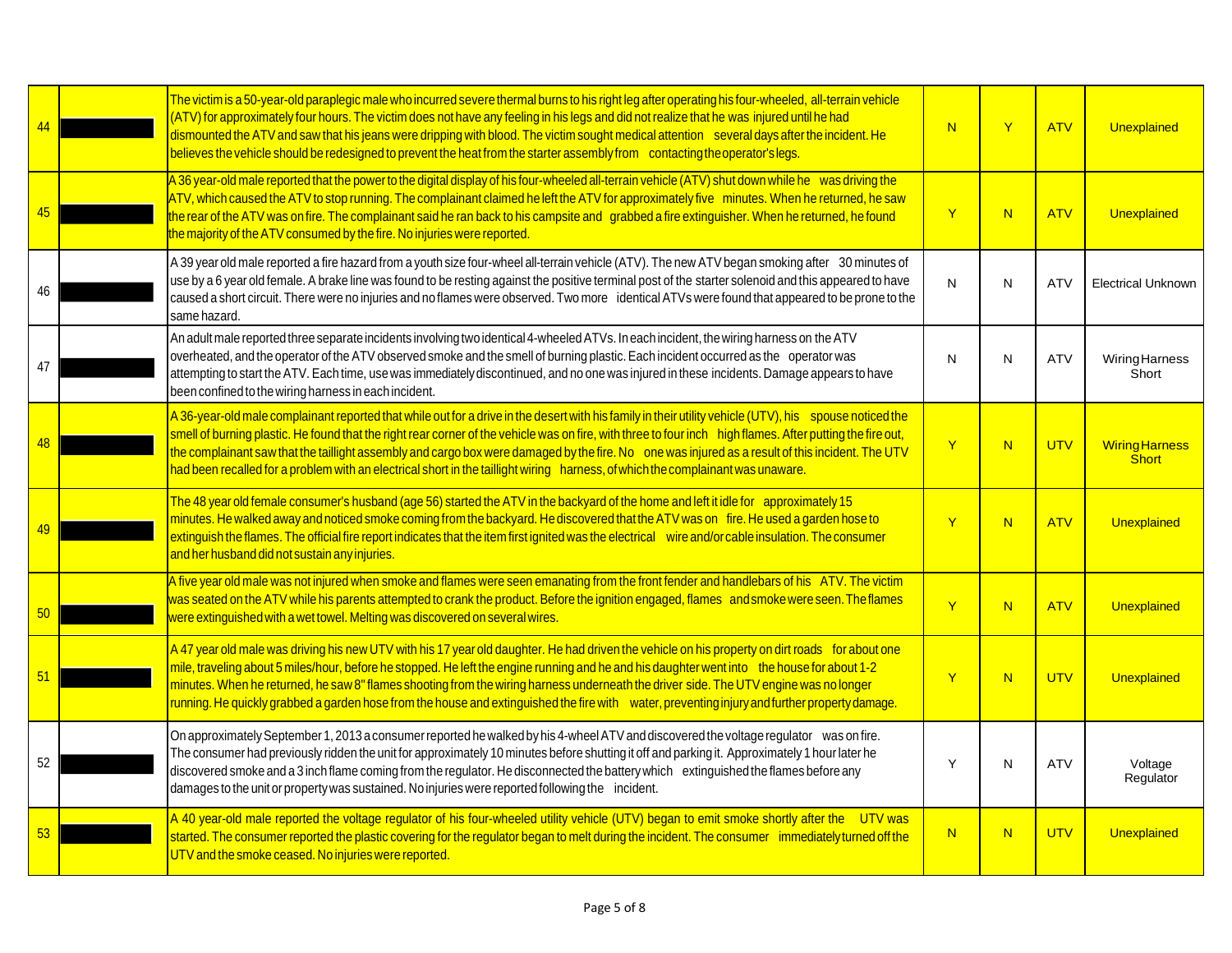| 54 | The complainant is a 35-year old male. The ATV exhaust pipes got too hot causing a melting of the between the engine and operator and<br>passenger legs. There were no injuries.                                                                                                                                                                                                                                                                                                                                                                                                                                                                                                                                                                                                  | N            | N            | <b>ATV</b> | Exhaust<br>Overheat/<br>Inadequate Heat<br>Shielding     |
|----|-----------------------------------------------------------------------------------------------------------------------------------------------------------------------------------------------------------------------------------------------------------------------------------------------------------------------------------------------------------------------------------------------------------------------------------------------------------------------------------------------------------------------------------------------------------------------------------------------------------------------------------------------------------------------------------------------------------------------------------------------------------------------------------|--------------|--------------|------------|----------------------------------------------------------|
| 55 | A 57-year old man was riding his 4-wheeled All-Terrain Vehicle (ATV) in the sandy bottom of a river bed for several hours. Heat generated by<br>the ATV's exhaust pipe caused a skin/blister burn to the side of his right leg. The ATV Rider/Owner indicated that the small 2 piece heat<br>shield on the exhaust pipe and the ATV's plastic cover over the exhaust pipe/heat shield did not provide adequate protection from the heat<br>generated by the exhaust pipe.                                                                                                                                                                                                                                                                                                         | N            | Y            | <b>ATV</b> | Exhaust Overheat/<br>Inadequate Heat<br>Shielding        |
| 56 | A consumer reported that it become very hot near the exhaust pipe on the side of his two new 2016 model year, four-wheel ATVs. The<br>consumer's grandchildren, a 9 year old female and a 7 year old male, received minor burns to their legs and tennis shoes when their legs and<br>eet came in close contact with the exhaust area on the ATVs. No professional medical treatment was sought for the burns. The ATVs were fixed<br>with new heat shields for the exhaust area by the dealership.                                                                                                                                                                                                                                                                               | N            | Y            | ATV        | Exhaust Overheat/<br>Inadequate Heat<br>Shielding        |
| 57 | The consumer purchased a utility vehicle for family recreational purposes. The consumer and his son noticed that the vehicle was running<br>hotter and louder with each use. When the consumer's 17-year-old daughter and her friend returned home, the consumer noticed that it was<br>especially loud and the muffler compartment was extremely hot. Upon examination, he noticed what he explained as burn damage around the<br>muffler and motor area. No injuries occurred. The consumer is concerned about a design flaw that does not allow proper ventilation for the<br>muffler/motor area.                                                                                                                                                                              | N            | N            | <b>UTV</b> | Exhaust Overheat/<br>Inadequate Heat<br>Shielding        |
|    | On June 15, 2017 a UTV was being test driven at a dealership by the dealership owner and his father. At the conclusion of the test drive, a<br>flame was observed coming from the heat shield near the exhaust pipe. The operator of the UTV was able to blow out the flame with his breath<br>before the fire could spread to other parts of the unit. No injuries were reported.                                                                                                                                                                                                                                                                                                                                                                                                | Y            | N            | <b>UTV</b> | Unexplained                                              |
| 59 | A 29 year old male reported that improper heat protection caused plastic to melt on his all-terrain vehicle (ATV). The complainant noticed that<br>while riding the ATV, the area around his right leg seemed excessively hot. He found that plastic in the area had melted. A dealership put heat<br>tape on the plastic to act as a heat shield and replaced a plastic panel. However, the plastic melted again. There were no injuries.                                                                                                                                                                                                                                                                                                                                        | N            | N            | <b>ATV</b> | Exhaust Overheat/<br>Inadequate Heat<br>Shielding        |
| 60 | Complainant advised that he was aware of two different consumers with overheat incidents involving their UTV's. Complainant advised that he<br>did not have any documentation for the actual complaints, and had the victims contact this investigator. Interviews with both victims revealed<br>hat their UTV's overheat in the console area and get hot enough that they were concerned about potential fires and injuries. Victim #2 indicated<br>that the dealer added additional heat shielding to his vehicle.                                                                                                                                                                                                                                                              | N            | N            | <b>UTV</b> | <b>Exhaust Overheat/</b><br>Inadequate Heat<br>Shielding |
| 61 | A 43 year-old operator of a 4 wheel ATV observed excessive heat being generated while riding his ATV on numerous occasions on public<br>ATV riding trails, and culminated in the July 12, 2014 incident when his 41 year-old wife sustained a first degree burn/redness on her lower<br>right leg while as a passenger on his ATV. In addition, the excessive radiant heat reportedly caused her right boot to leave a scorch mark on<br>the ATV. No medical treatment was sought.                                                                                                                                                                                                                                                                                                | <sup>N</sup> | $\mathsf{Y}$ | <b>ATV</b> | Exhaust<br>Overheat/<br>Inadequate Heat<br>Shielding     |
| 62 | The heat shield came off a sports utility vehicle (UTV) and caused the plastic base of the seat to melt away, exposing the foam interior of the<br>seat. A man reports that his 58-year-old wife got headaches from fumes produced when the foam inside the seat of their used UTV overheated.<br>He also reports seeing dark grey smoke coming from the seat area of the UTV and noticing a burning odor. There are no other injuries in this<br>incident. Damage was confined to the incident vehicle.                                                                                                                                                                                                                                                                          | N            | N            | <b>UTV</b> | Exhaust Overheat/<br>Inadequate Heat<br>Shielding        |
| 63 | The Consumer was operating a Utility Terrain Vehicle (UTV) for about an hour when he noticed a burning plastic smell emanating from the<br>vehicle. He stopped the UTV, shut the unit off, and started to inspect the vehicle in hopes of finding the cause of the burning plastic smell. Upon<br>inspecting the UTV Complainant discovered an oblong shaped hole on the bottom of the cargo box directly behind the cab. The hole in the<br>cargo box was due to the exhaust pipe on the UTV overheating and melting a hole completely through the cargo box at the exact location where<br>the box sits above the exhaust pipe. Consumer noted the UTV has no heat shield between the vehicle's exhaust pipe and the plastic cargo box.<br>No injuries or deaths were reported. | N            | N            | <b>UTV</b> | Exhaust<br>Overheat/<br>Inadequate Heat<br>Shielding     |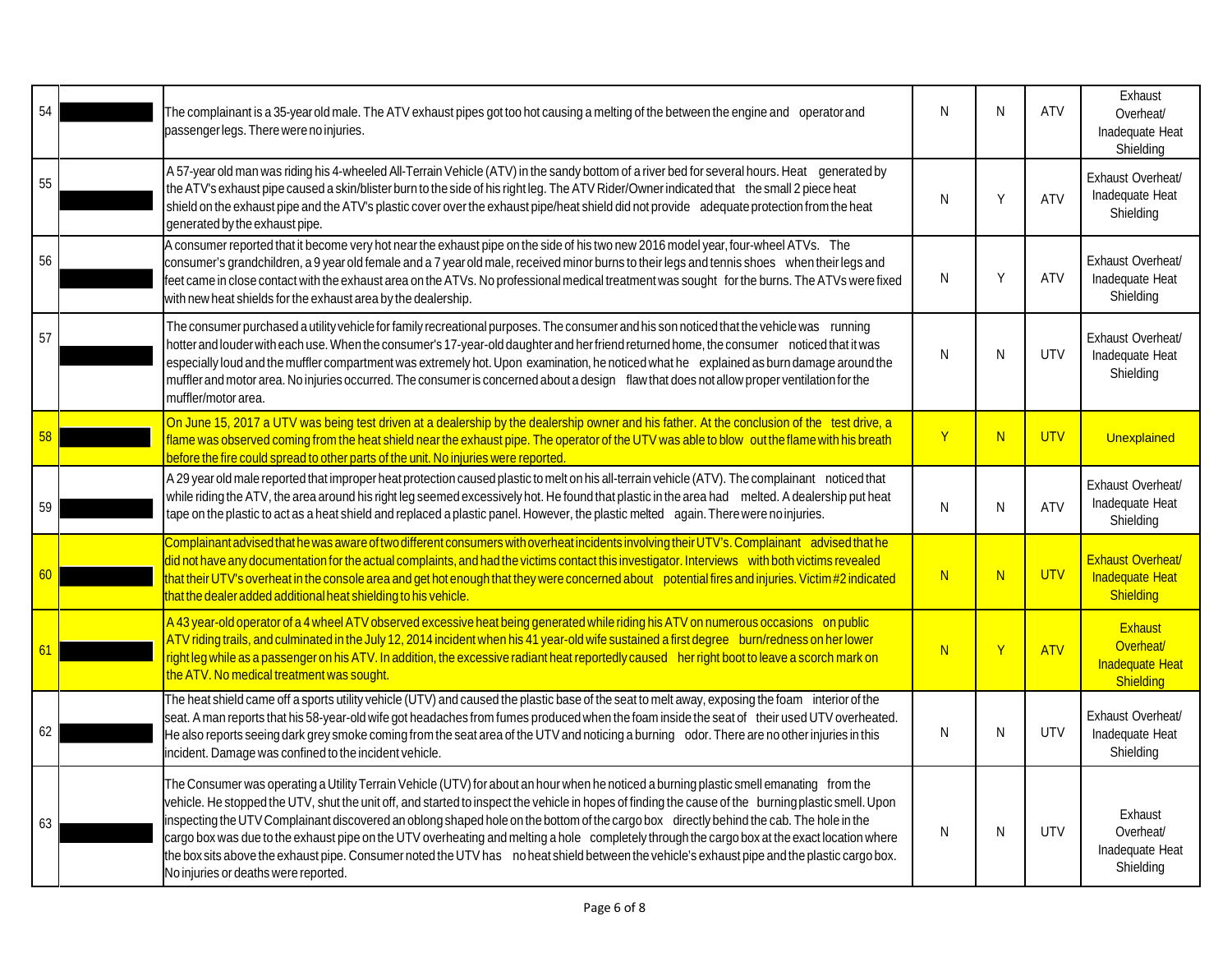| 64 | As a 57 YOM was driving his 4 wheeled UTV with his wife, he detected a smell of burning plastic. Almost at the same time, his friend driving in<br>a separate vehicle behind him, saw flames emitting from the UTV. The 57 YOM stopped his UTV and observed 6"-8" flames emitting from<br>the right side vent. Water from two water bottles and sand were used to extinguish the flames and prevent injury. This was the first time the<br>UTV had been used after recall repair work was completed. The driver examined the UTV and saw that the front box heat shield was missing.<br>The damaged UTV cost \$1,824 to repair.                                                                                                                                                                                          | Υ              | N | <b>UTV</b> | Exhaust Overheat/<br>Inadequate Heat<br>Shielding        |
|----|--------------------------------------------------------------------------------------------------------------------------------------------------------------------------------------------------------------------------------------------------------------------------------------------------------------------------------------------------------------------------------------------------------------------------------------------------------------------------------------------------------------------------------------------------------------------------------------------------------------------------------------------------------------------------------------------------------------------------------------------------------------------------------------------------------------------------|----------------|---|------------|----------------------------------------------------------|
| 65 | In mid-January 2016, the consumer and his juvenile daughter were riding Unit #1 in his yard when he smelled smoke. He stopped the unit and<br>bbserved flames coming from behind the passenger seat. He removed his daughter and extinguished the fire with snow from the ground. After<br>the fire, he advised that he contacted the dealership and reported the incident. The consumer noticed melting of the passenger side rear splash<br>panel on the unit. There were no injuries or other damages reported.                                                                                                                                                                                                                                                                                                       | $\overline{Y}$ | N | <b>UTV</b> | <b>Exhaust Overheat/</b><br>Inadequate Heat<br>Shielding |
| 66 | On September 19, 2016 and after hearing of his nephews UTV fire, the consumer removed the passenger seat and observed melting to the<br>rear wall. This damage appears to have come from the exhaust system burning through the heat shield behind the rear passenger<br>compartment. There were no reported injuries or other damage.                                                                                                                                                                                                                                                                                                                                                                                                                                                                                   | N              | N | <b>UTV</b> | Exhaust Overheat/<br>Inadequate Heat<br>Shielding        |
| 67 | After the repair to a UTV was complete based on a safety bulletin, the vehicle caught on fire after the first use. The heat shield was missing.<br>There were no injuries.                                                                                                                                                                                                                                                                                                                                                                                                                                                                                                                                                                                                                                               | Y              | N | <b>UTV</b> | Exhaust Overheat/<br>Inadequate Heat<br>Shielding        |
| 68 | While using his 4 wheel ATV to pull a small disc it caught on fire so the driver drove to a nearby water ditch and attempted to dowse the flames<br>with his baseball cap. After about 15 minutes friends showed up with a bucket and threw water on the ATV to put the fire out. ATV incurred fire<br>damage to the vehicle's engine area, gas tank, wiring, and plastic parts near the engine. The ATV was repaired within weeks. Upon bringing<br>home the ATV the man started it up and let it idle for about 10-15 minutes but then a plastic side panel near the ATV's muffler got hot and<br>showed signs of melting. Cause of the plastic panel getting hot and showing signs of melting was due a missing heat shield between the ATV's.<br>muffler and the unit's engine. No injuries or deaths were reported. | Ÿ              | N | <b>ATV</b> | <b>Exhaust Overheat/</b><br>Inadequate Heat<br>Shielding |
| 69 | A 47-year-old male took his brand new UTV out for his first ride. He drove for approximately 30 miles at 20-30 miles per hour, then stopped for<br>lunch. Shortly after, while driving approximately 10 miles per hour, the vehicle engine quit and the shifting gear broke. The consumer then<br>noted black smoke coming from the right rear tire area and passenger side. He got out and saw flames near the engine. He used a two liter<br>bottle of water to extinguish the flames. No injuries occurred. The consumer took the vehicle into the dealer two days later where it was<br>ultimately determined that a heat shield was not installed at the time of manufacturing, causing the fire.                                                                                                                   | Υ              | N | <b>UTV</b> | Exhaust Overheat/<br>Inadequate Heat<br>Shielding        |
|    | A child was riding a youth sized All-Terrain Vehicle when his father noticed that the ATV appeared to be smoldering. He told the child to get off<br>the unit so that he could inspect it and subsequently discovered that a fire had ignited around the oil reservoir and engine area. The fire was<br>extinguished with water and a fire extinguisher. No one was injured during this incident and damaged occurred only to the ATV.                                                                                                                                                                                                                                                                                                                                                                                   | Y              | N | <b>ATV</b> | Unexplained                                              |
| 71 | An adult male was giving his three-year-old twins a ride on a four-wheeled ATV at his cabin. The operator stopped and lifted one of his sons off<br>of the machine. The child was standing next to the ATV when the father noticed that one of the oil lines leading to the oil cooler had loosened at<br>its metal fitting and was spraying hot oil. No injuries. Another oil line on the ATV had detached from its metal fitting in June 2005 and had<br>leaked oil.                                                                                                                                                                                                                                                                                                                                                   | N              | N | ATV        | OilLeak                                                  |
| 72 | A 32-year-old male was not injured when an oil pressure hose detached, spraying hot oil onto his clothing, while he was driving a new UTV for<br>the first time. The incident occurred after only three miles of use. He was wearing a long sleeved shirt, therefore he was not burned. There were<br>no other injuries or damages to the victim or UTV during this incident.                                                                                                                                                                                                                                                                                                                                                                                                                                            | N              | N | <b>UTV</b> | OilLeak                                                  |
|    | A 2017 model year, four seated, UTV caught fire while in operation. Flames coming from the back of the vehicle were noticed by the<br>passenger. The fire consumed the entire vehicle for a total loss after attempts to extinguish it failed. The 30 year old male driver, his wife, and<br>two children were not injured in the incident. The vehicle was purchased on November 25, 2016. Initial conclusions by the manufacturer<br>indicate that the incident was likely the result of a slow oil leak.                                                                                                                                                                                                                                                                                                              | Y              | N | <b>UTV</b> | Unexplained                                              |